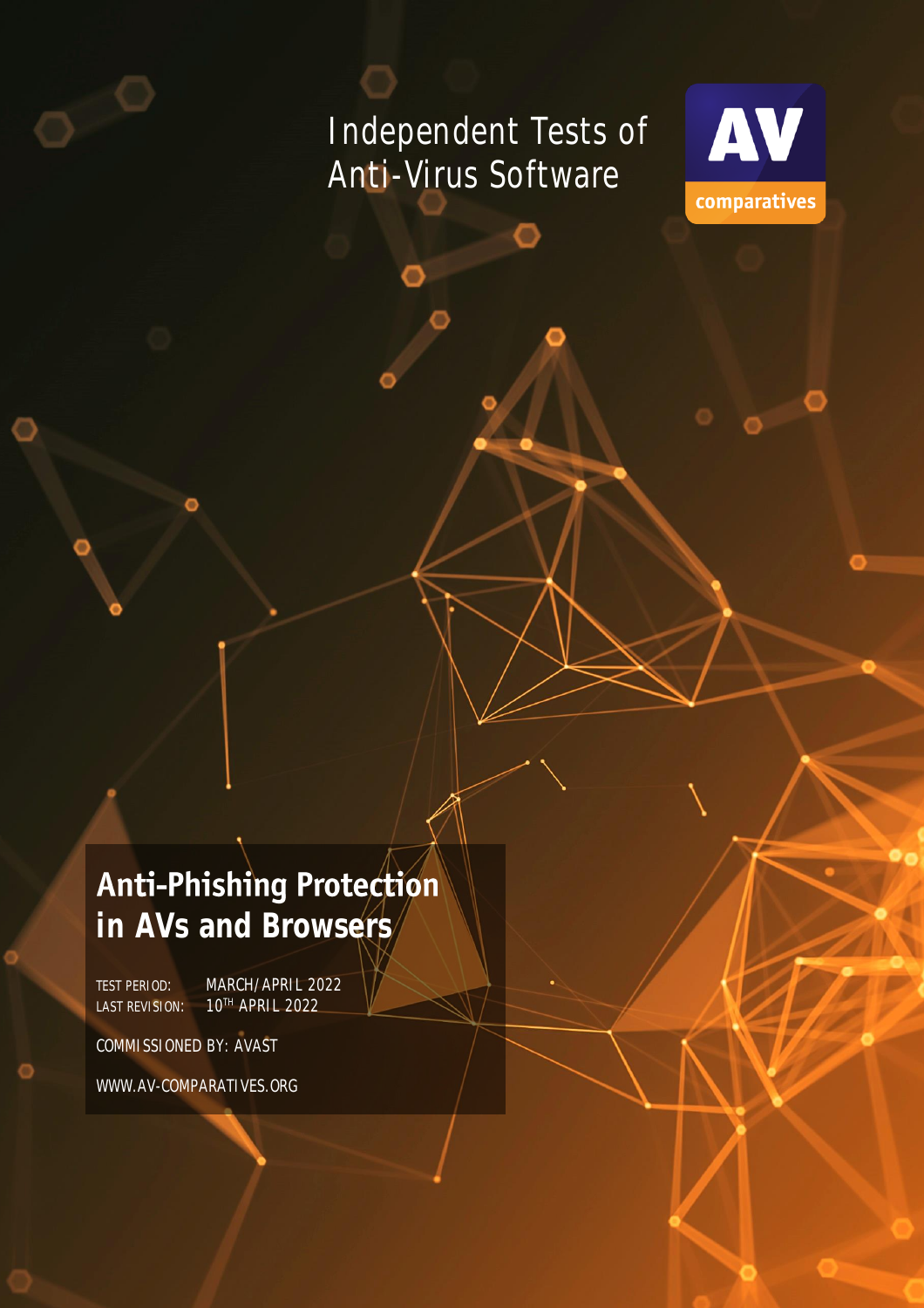### **Introduction**

This test evaluates the phishing-page detection rates and false positive rates at time of testing (March/April 2022) of various AV products, and different browsers, as listed below. This comparative test was commissioned by Avast.

### **Tested products**

The test took place from 21<sup>st</sup> March till 5<sup>th</sup> April 2022. The following up-to-date products were tested in parallel, and with active Internet/cloud-access, on Windows 10. Phishing protection provided by AV products were tested using Google Chrome (with Google SafeBrowsing disabled). The browser extensions of the AV products were installed and enabled. The different browsers were tested without an AV program running. Avast selected the products to be tested. We purchased these in January 2022.

**Antivirus (AV) Products:**

- Avast Free Antivirus 22.2
- Avast One Essential 22.2
- Avira Free Security 1.1
- Bitdefender Internet Security 26.0
- ESET Internet Security 15.0 / 15.1
- Kaspersky Internet Security 21.3
- Malwarebytes Premium 4.5
- McAfee Total Protection 16.0
- Microsoft Defender 4.18 with Defender browser plugin for Chrome
- NortonLifeLock Norton 360 22.22

### **Browsers:**

- Avast Secure Browser 99.0
- Google Chrome 99.0 / 100.0 with SafeBrowsing
- Microsoft Edge 99.0 / 100.0
- Mozilla Firefox 98.0
- Opera 85.0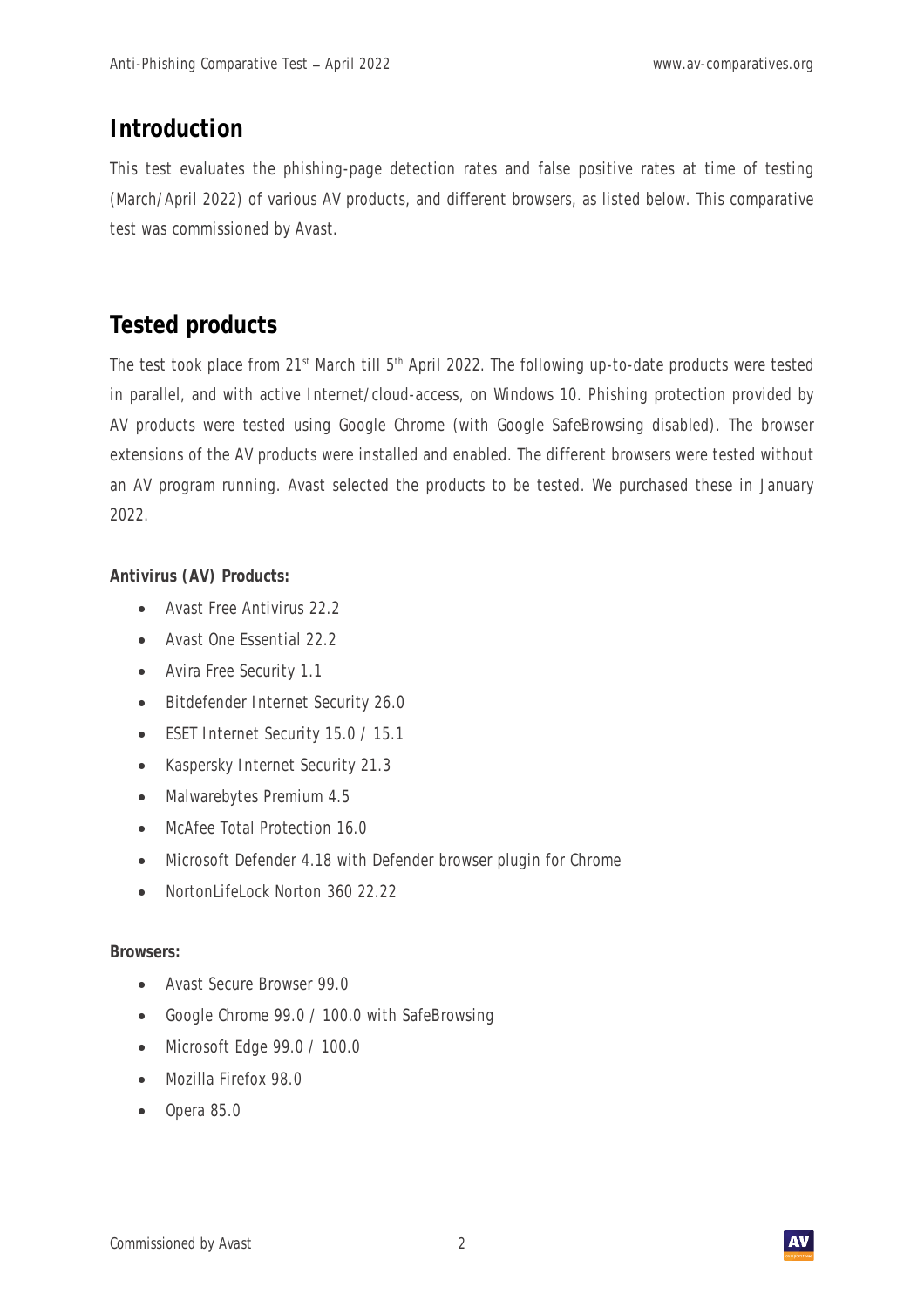## **Anti-Phishing Test-Set**

For this first test, we used **250** valid phishing URLs. The number of used clean URLs for false alarm detection was 250.



|                 | Product                               |     | Block Rate False Alarms |
|-----------------|---------------------------------------|-----|-------------------------|
| AVs             | <b>Avast Free Antivirus</b>           | 99% | $\Omega$                |
|                 | <b>Avast One Essential</b>            | 99% | $\Omega$                |
|                 | Avira Free Security                   | 95% | $\Omega$                |
|                 | Bitdefender Internet Security         | 92% | 0                       |
|                 | <b>ESET Internet Security</b>         | 88% | $\Omega$                |
|                 | Kaspersky Internet Security           | 96% | $\Omega$                |
|                 | Malwarebytes Premium                  | 68% | $\Omega$                |
|                 | McAfee Total Protection               | 93% | $\Omega$                |
|                 | Microsoft Defender with Chrome Plugin | 85% | $\Omega$                |
|                 | NortonLifeLock Norton 360             | 65% | 0                       |
|                 |                                       |     |                         |
| <b>Browsers</b> | <b>Avast Secure Browser</b>           | 97% | $\Omega$                |
|                 | Google Chrome                         | 31% | $\Omega$                |
|                 | Microsoft Edge                        | 82% | $\Omega$                |
|                 | Mozilla Firefox                       | 79% | $\Omega$                |
|                 | Opera                                 | 52% | 0                       |